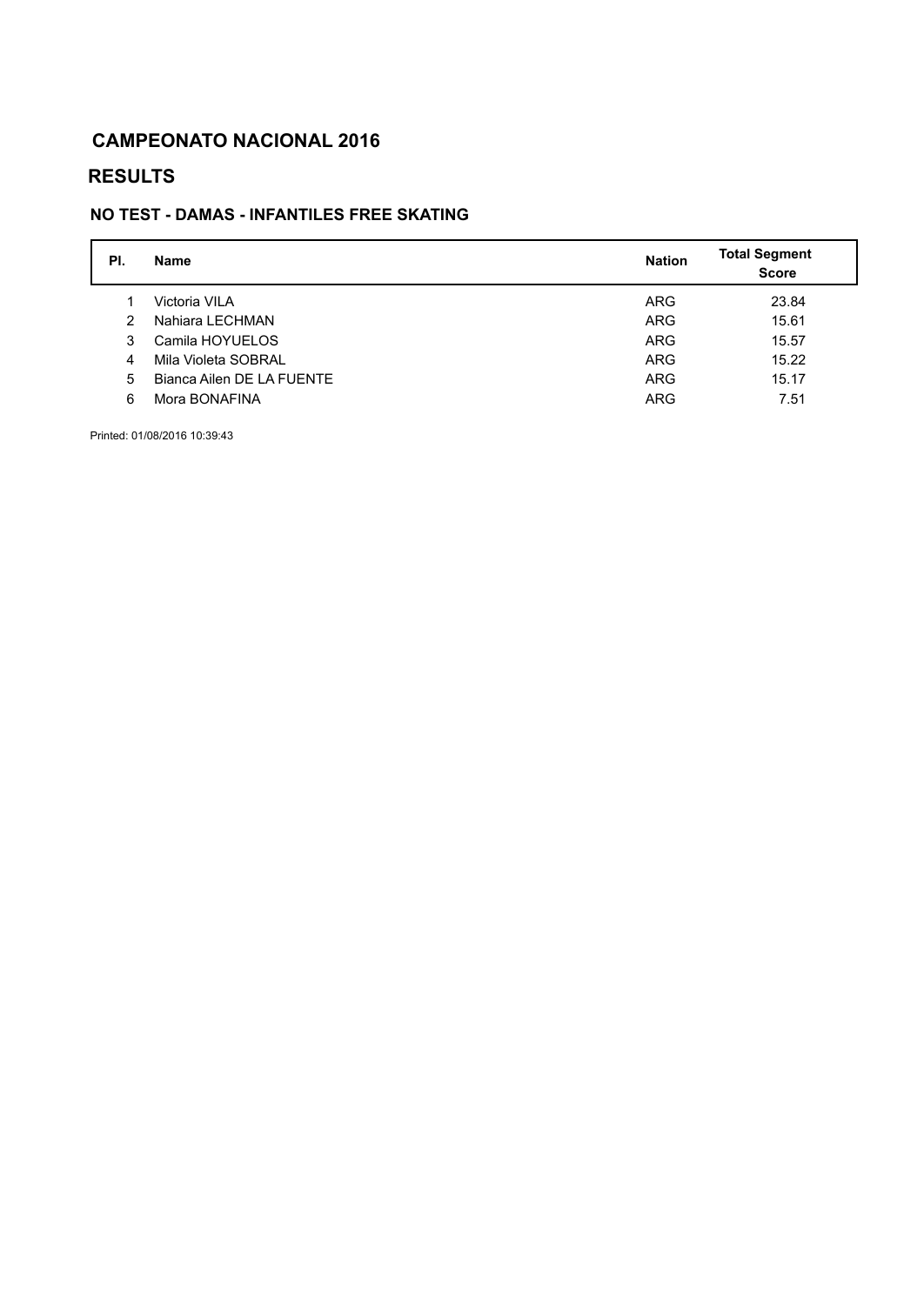## **RESULTS**

#### **NO TEST - DAMAS - MENORES FREE SKATING**

| PI. | <b>Name</b>      | <b>Nation</b> | <b>Total Segment</b><br><b>Score</b> |
|-----|------------------|---------------|--------------------------------------|
|     | Catalina PATRONI | <b>ARG</b>    | 20.35                                |
| 2   | Luciana NOGUERAS | <b>ARG</b>    | 15.07                                |
| 3   | Agustina MONZON  | <b>ARG</b>    | 10.37                                |
| 4   | Gada HOUMAD      | <b>ARG</b>    | 5.97                                 |

Printed: 01/08/2016 09:52:16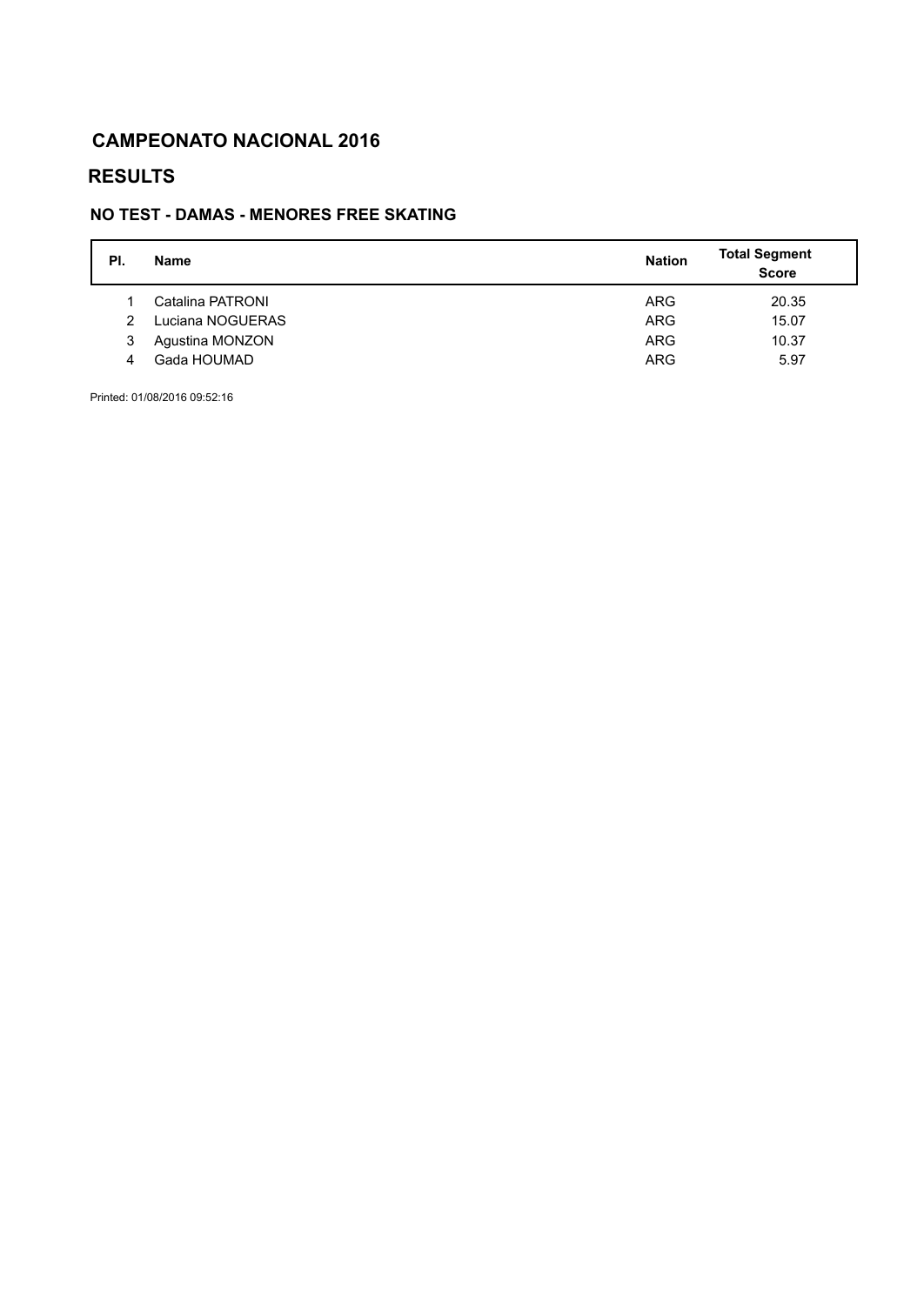### **RESULTS**

#### **NO TEST - DAMAS - CADETES 1 FREE SKATING**

| PI. | Name                     | <b>Nation</b> | <b>Total Segment</b><br><b>Score</b> |
|-----|--------------------------|---------------|--------------------------------------|
|     | Ludmila GIMENEZ          | <b>ARG</b>    | 14.61                                |
|     | Jazmin JAIMOVITCH LIVINI | ARG           | 11.67                                |

Printed: 01/08/2016 10:02:38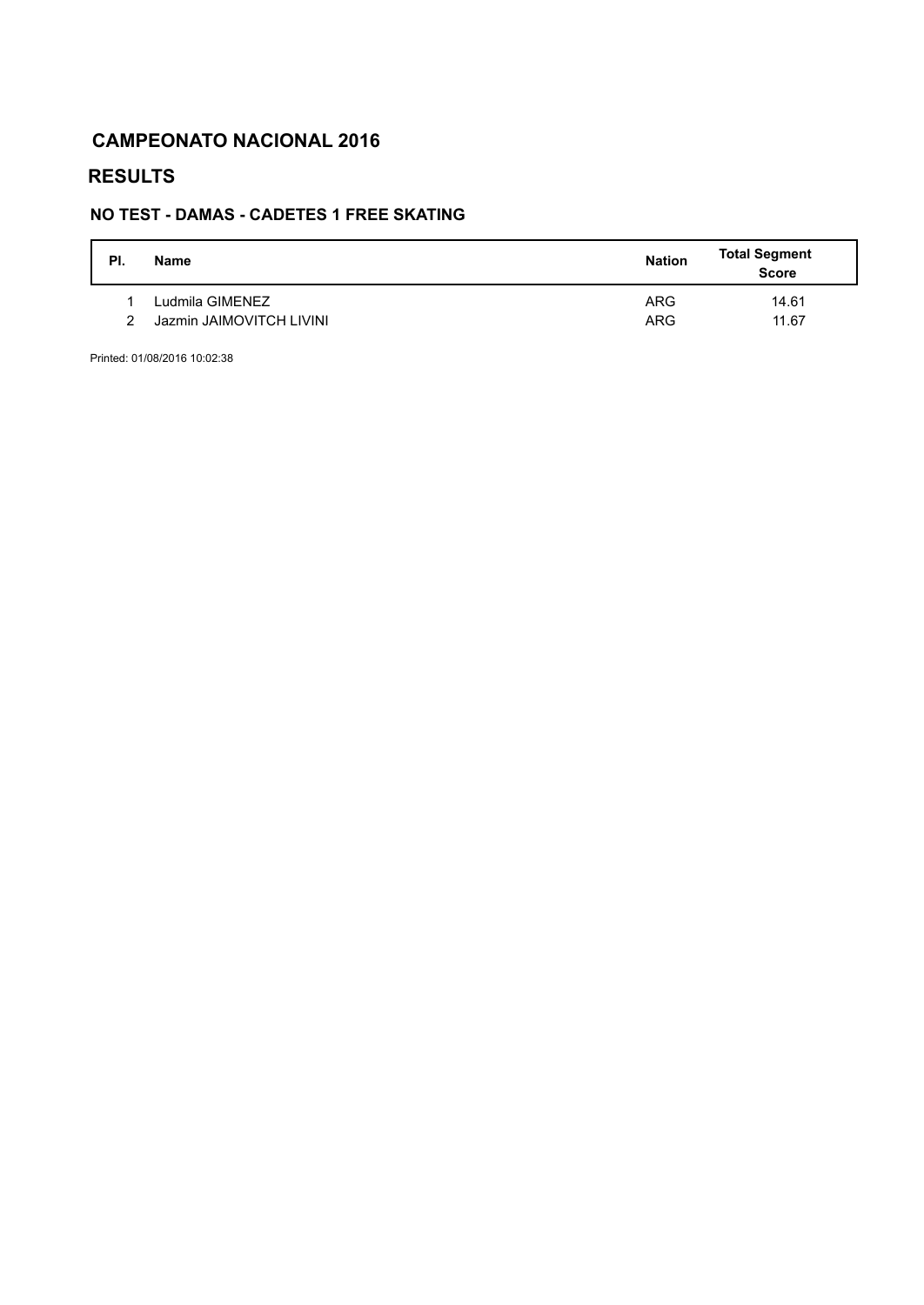### **RESULTS**

#### **NO TEST - DAMAS - ADULTOS CLASE 1 FREE SKATING**

| PI. | <b>Name</b>    | <b>Nation</b> | <b>Total Segment</b><br><b>Score</b> |
|-----|----------------|---------------|--------------------------------------|
|     | Marisa ACEVEDO | <b>ARG</b>    | 20.03                                |
| 2   | Ariana FLORES  | <b>ARG</b>    | 8.66                                 |

Printed: 01/08/2016 10:17:12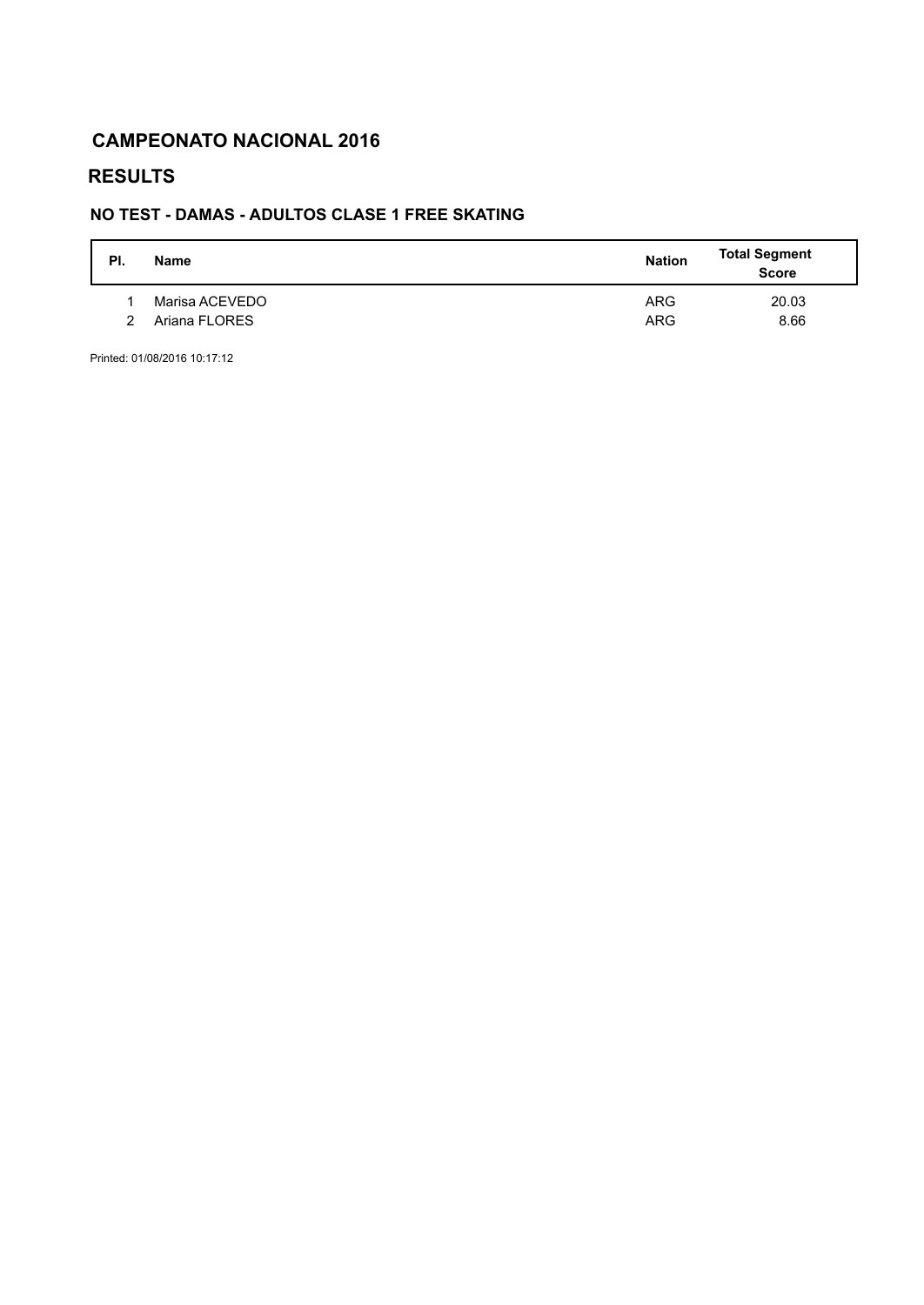### **RESULTS**

#### **PREPRELIMINAR - DAMAS - INFANTILES FREE SKATING**

| PI. | <b>Name</b>  | <b>Nation</b> | <b>Total Segment</b><br><b>Score</b> |
|-----|--------------|---------------|--------------------------------------|
|     | Irene BUSTOS | <b>ARG</b>    | 28.64                                |
| 2   | Sasha COLLU  | <b>ARG</b>    | 25.20                                |

Printed: 01/08/2016 10:43:55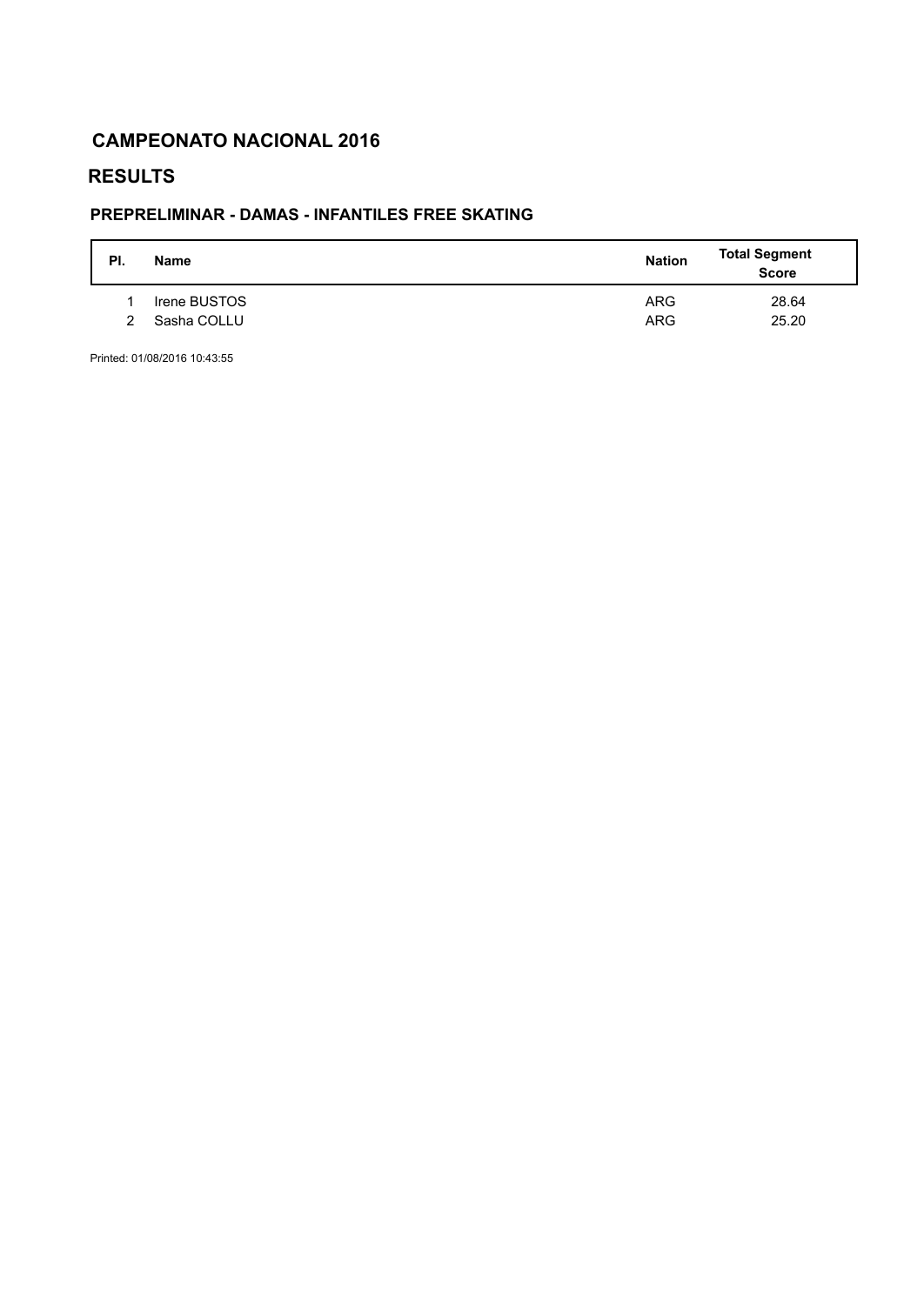## **RESULTS**

#### **PREPRELIMINAR - DAMAS - MENORES FREE SKATING**

| PI. | <b>Name</b>      | <b>Nation</b> | <b>Total Segment</b><br><b>Score</b> |
|-----|------------------|---------------|--------------------------------------|
|     | Sophie RUGILO    | <b>ARG</b>    | 27.07                                |
| 2   | Florencia GENDRA | <b>ARG</b>    | 22.03                                |
| 3   | Agustina VARGAS  | <b>ARG</b>    | 20.32                                |
| 4   | Helen CORIO      | <b>ARG</b>    | 20.13                                |
| 5   | Agustina LLAVONA | <b>ARG</b>    | 19.55                                |

Printed: 01/08/2016 11:03:57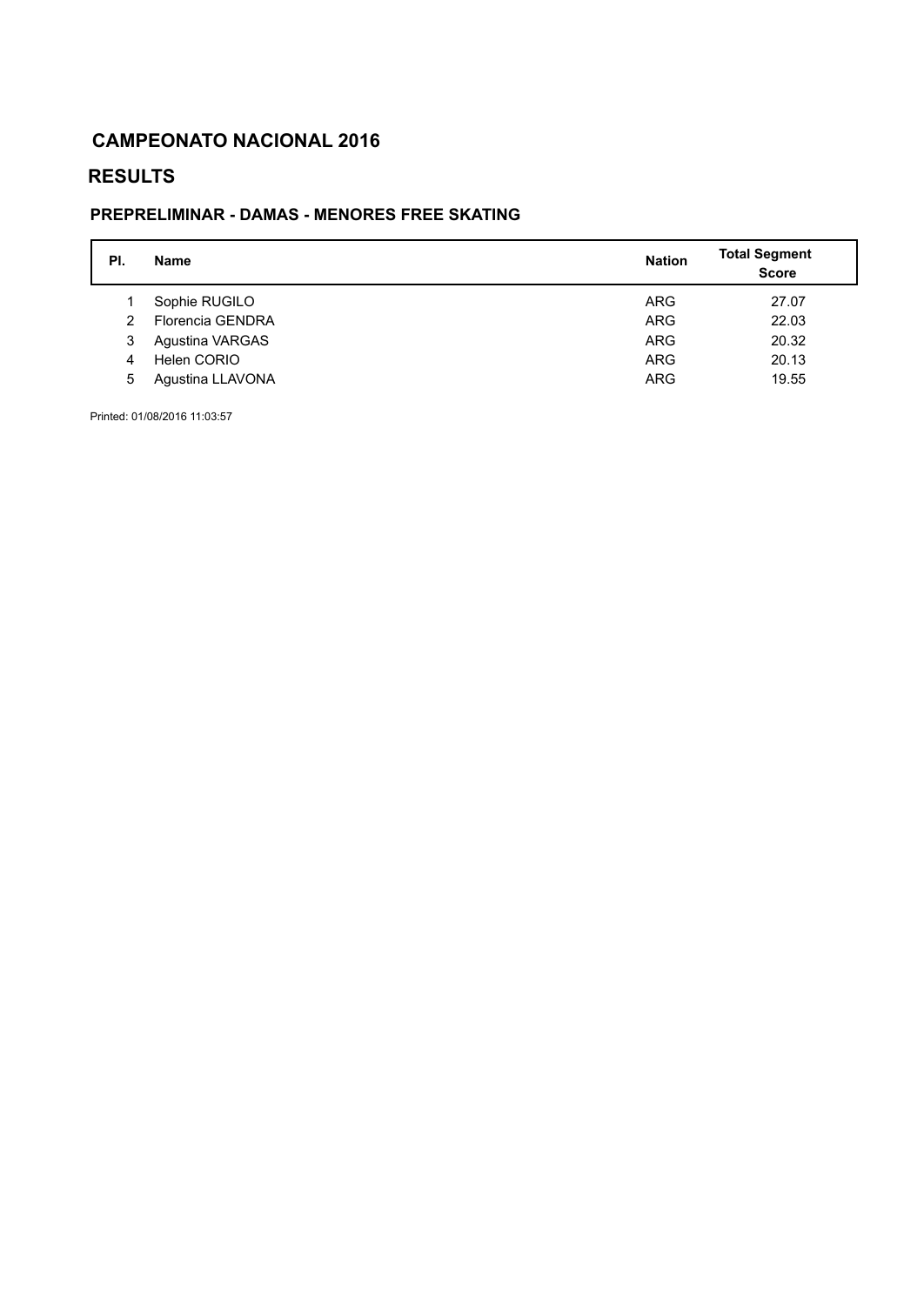### **RESULTS**

#### **PREPRELIMINAR - DAMAS - CADETES 1 FREE SKATING**

| PI. | Name                            | <b>Nation</b> | <b>Total Segment</b><br><b>Score</b> |
|-----|---------------------------------|---------------|--------------------------------------|
|     | Sofia Belen GADEA               | <b>ARG</b>    | 30.28                                |
| 2   | Carol CORIO                     | ARG           | 22.63                                |
| 3   | Rosario Maria ORTEGA            | <b>ARG</b>    | 17.33                                |
| 4   | Melanie PROKOPIEC               | <b>ARG</b>    | 16.84                                |
| 5   | Maria Lujan RODRIGUEZ VILLASUSO | <b>ARG</b>    | 15.89                                |

Printed: 01/08/2016 11:27:06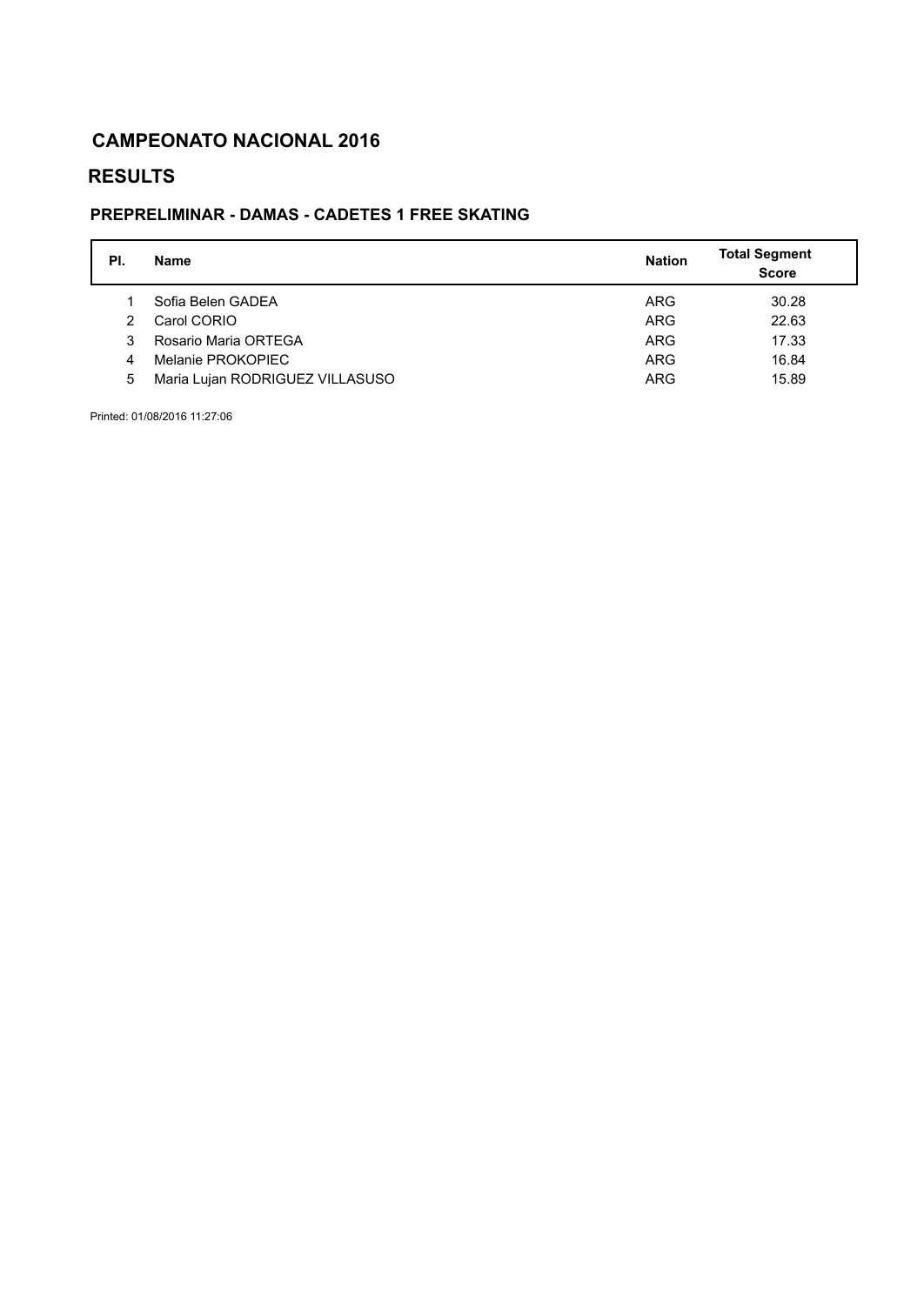### **RESULTS**

#### **PREPRELIMINAR - DAMAS - CADETES 2 FREE SKATING**

| PI. | <b>Name</b>             | <b>Nation</b> | <b>Total Segment</b><br><b>Score</b> |
|-----|-------------------------|---------------|--------------------------------------|
|     | Carolina MARTINEZ FALCO | <b>ARG</b>    | 28.03                                |

Printed: 01/08/2016 11:31:11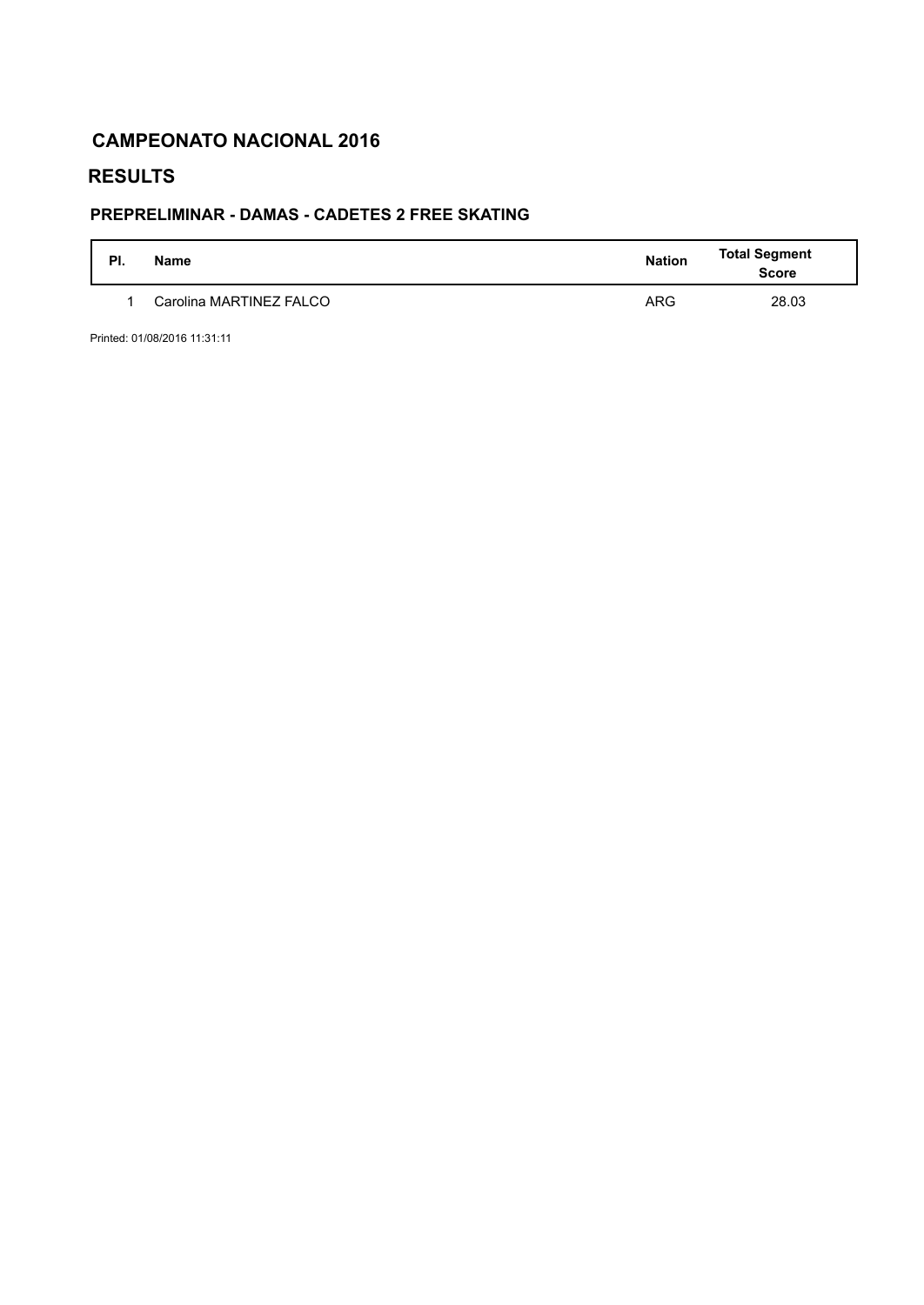### **RESULTS**

#### **PREPRELIMINAR - DAMAS - ADULTOS CLASE 1 FREE SKATING**

| PI. | <b>Name</b>   | <b>Nation</b> | <b>Total Segment</b><br><b>Score</b> |
|-----|---------------|---------------|--------------------------------------|
|     | Nahir GANCEDO | <b>ARG</b>    | 12.57                                |

Printed: 01/08/2016 11:34:56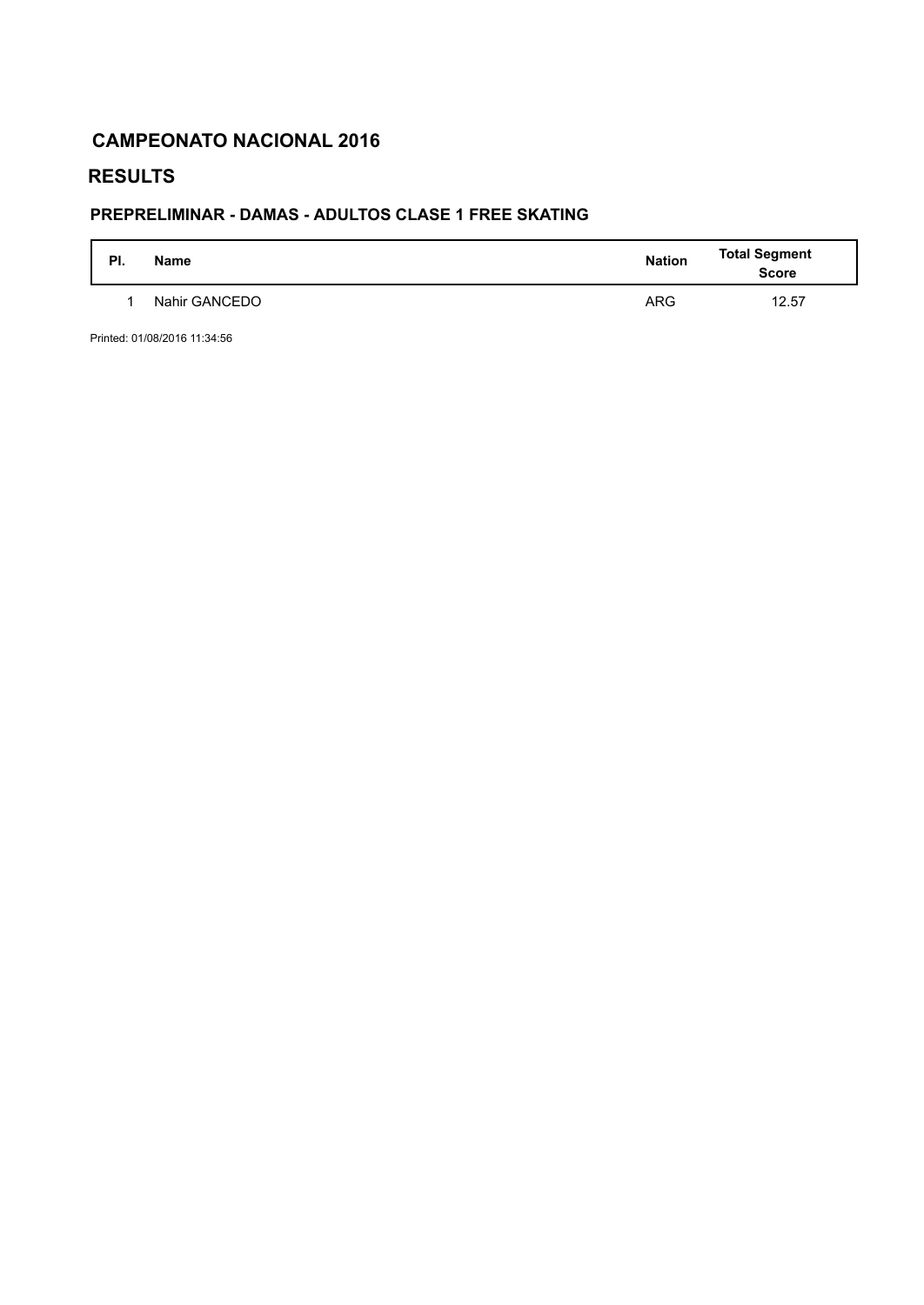### **RESULTS**

## **PREPRELIMINAR - CABALLEROS - ADULTOS CLASE 2 FREE SKATING**

| PI. | <b>Name</b>   | <b>Nation</b> | <b>Total Segment</b><br><b>Score</b> |
|-----|---------------|---------------|--------------------------------------|
|     | Eduardo ROJAS | <b>ARG</b>    | 21.52                                |

Printed: 01/08/2016 12:11:56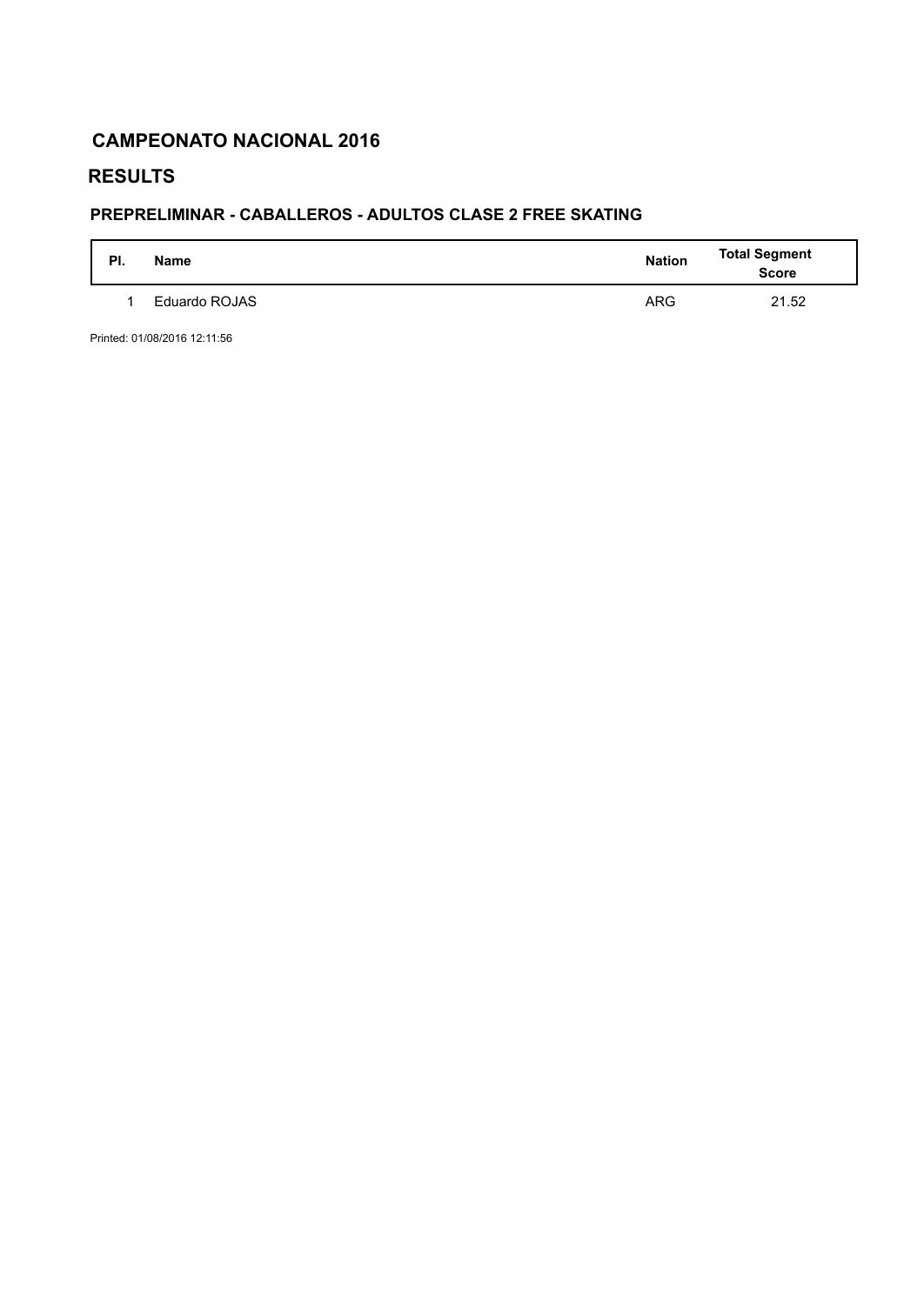## **RESULTS**

#### **PRELIMINAR - DAMAS - CADETES 1 FREE SKATING**

| PI. | <b>Name</b>        | <b>Nation</b> | <b>Total Segment</b><br><b>Score</b> |
|-----|--------------------|---------------|--------------------------------------|
| 1   | Lourdes AGUILAR    | <b>ARG</b>    | 24.75                                |
| 2   | Camila Sofia CELSI | <b>ARG</b>    | 24.08                                |
| 3   | Candela BARCELÓ    | <b>ARG</b>    | 20.05                                |
| 4   | Antonella CARBONE  | <b>ARG</b>    | 19.42                                |
| 5   | Camila GALLO       | <b>ARG</b>    | 19.33                                |
| 6   | Candela LLAVONA    | <b>ARG</b>    | 15.20                                |

Printed: 01/08/2016 12:08:10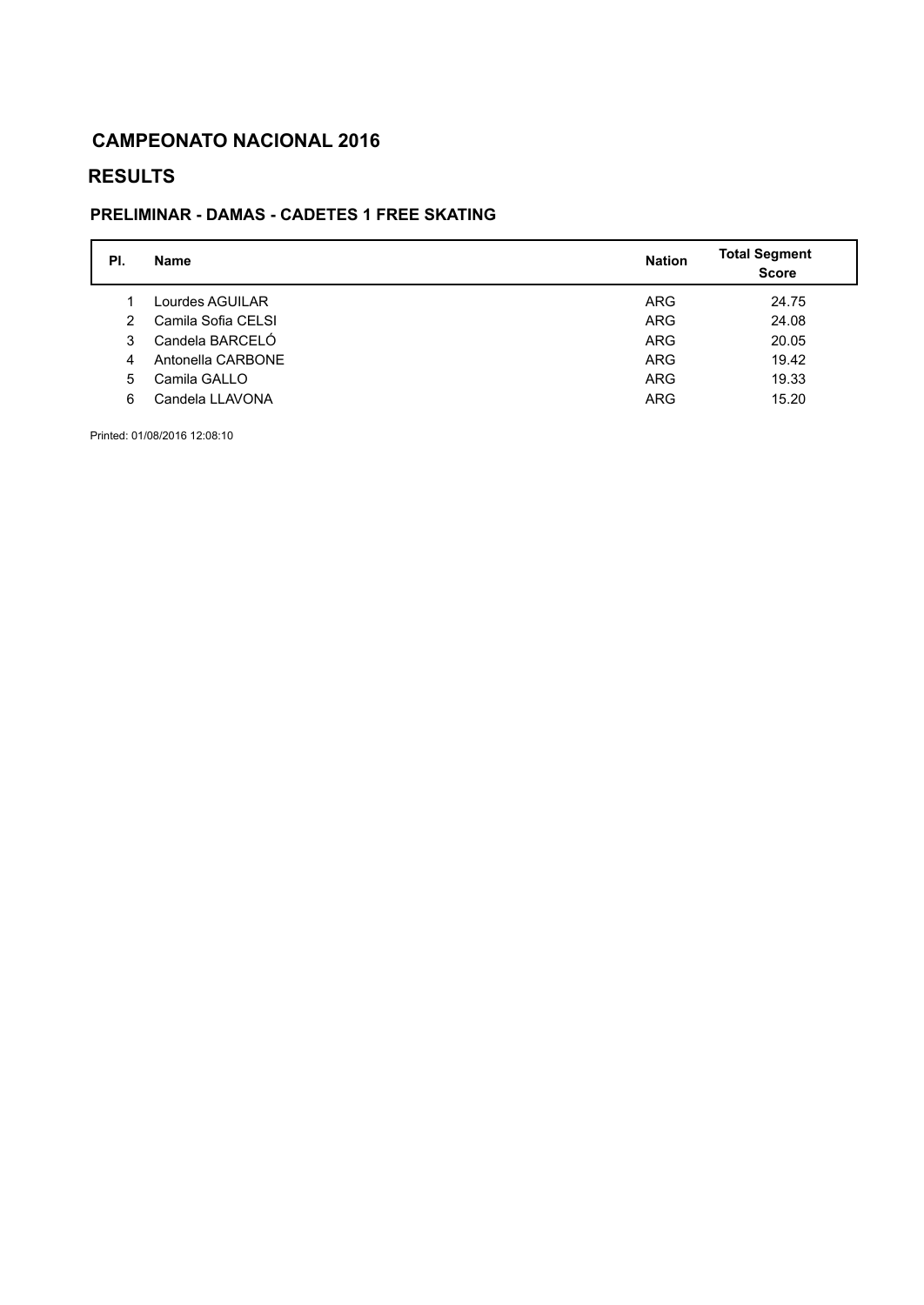#### **RESULTS**

#### **PRELIMINAR - DAMAS - CADETES 2 FREE SKATING**

| PI. | <b>Name</b>  | <b>Nation</b> | Total Segment<br>Score |
|-----|--------------|---------------|------------------------|
|     | Rocio BODNAR | <b>ARG</b>    | 21.71                  |

Printed: 01/08/2016 12:16:50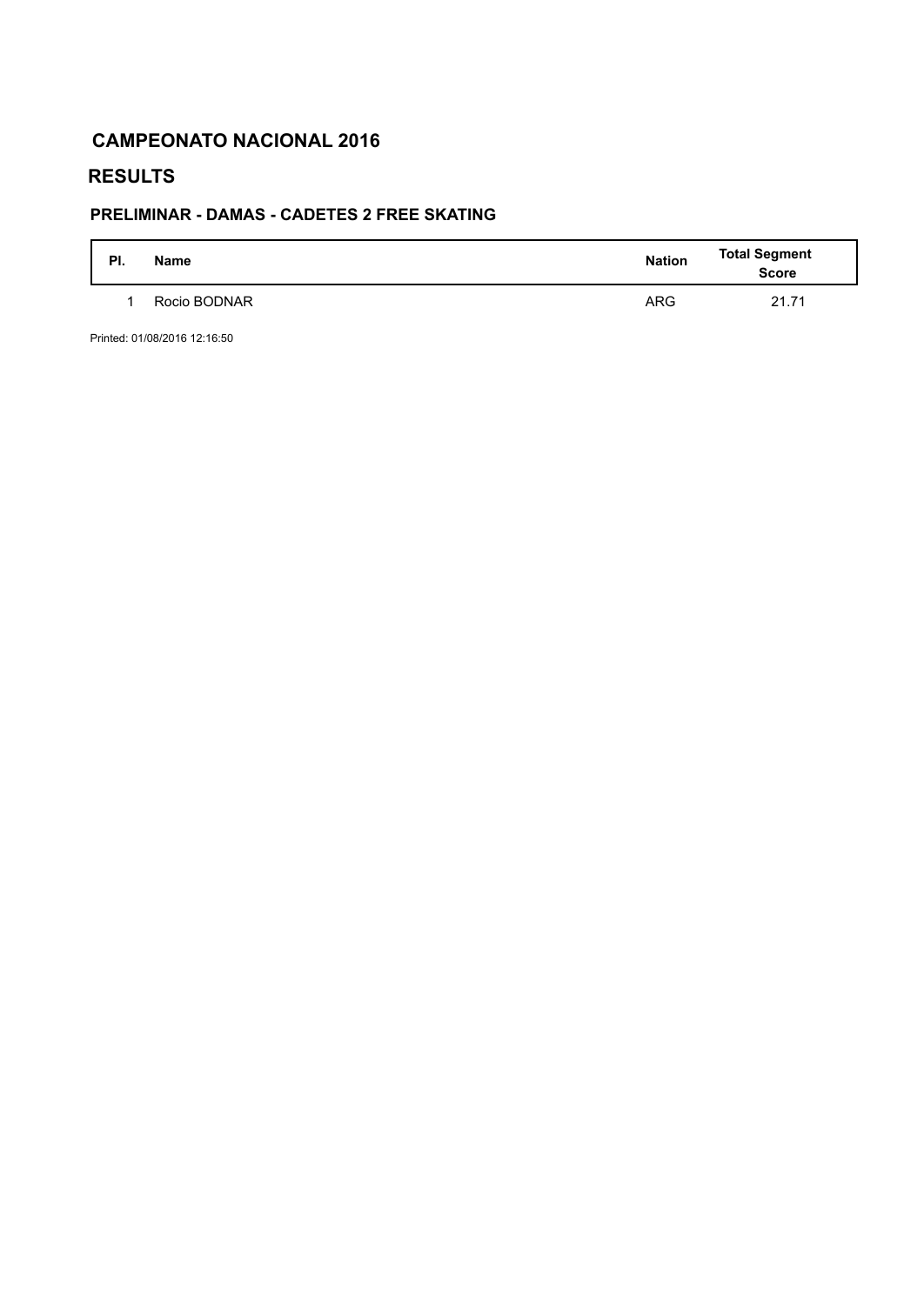### **RESULTS**

## **PRELIMINAR - DAMAS - ADULTOS CLASE 1 FREE SKATING**

| PI.           | Name             | <b>Nation</b> | <b>Total Segment</b><br><b>Score</b> |  |  |  |
|---------------|------------------|---------------|--------------------------------------|--|--|--|
|               | Cecilia KORDIC   | <b>ARG</b>    | 29.06                                |  |  |  |
| $\mathcal{P}$ | Daniela TROPEANO | <b>ARG</b>    | 24.79                                |  |  |  |
| 3             | Irina GRIJALBA   | <b>ARG</b>    | 22.98                                |  |  |  |

Printed: 01/08/2016 12:27:37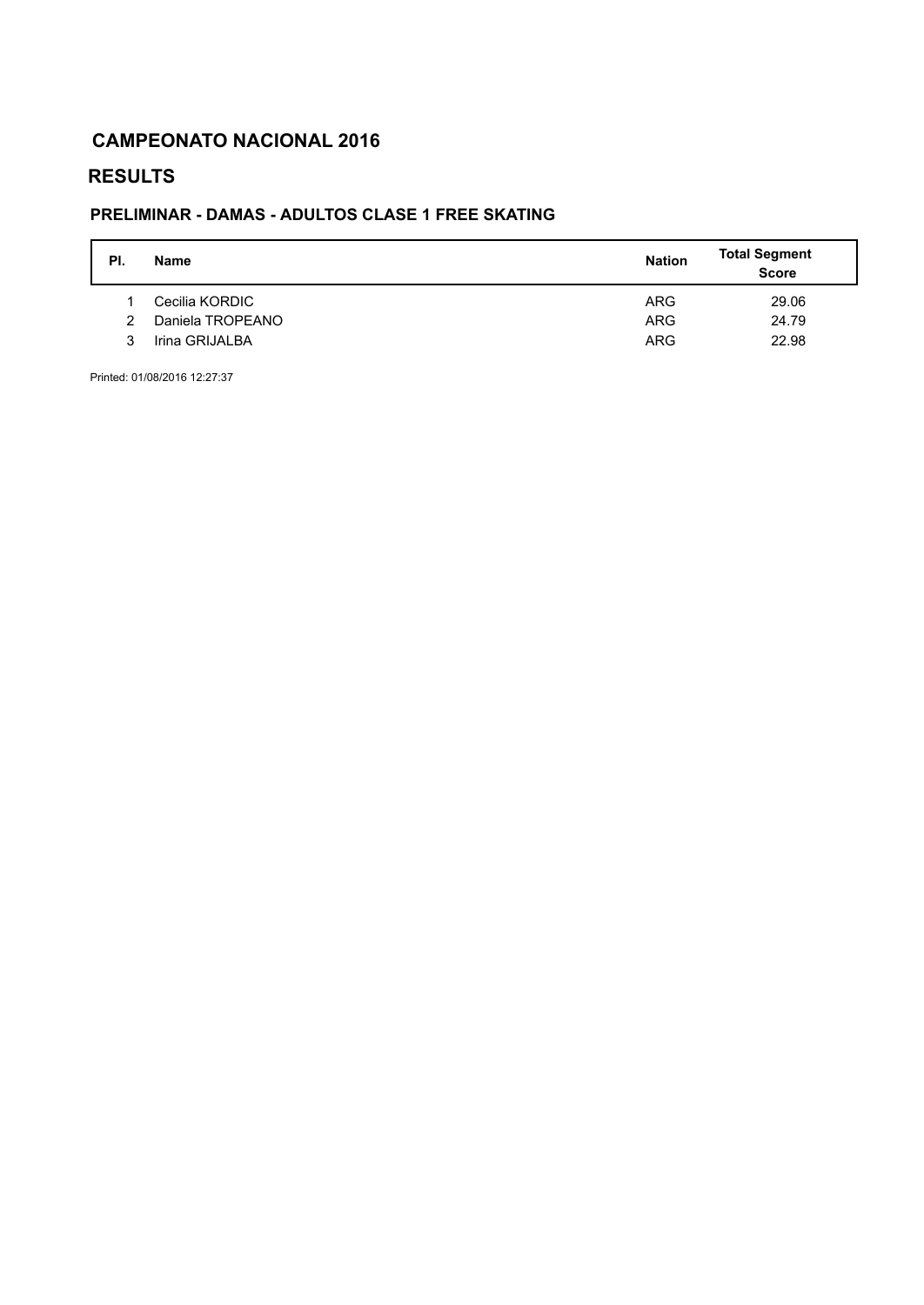### **RESULTS**

#### **PREJUVENIL - DAMAS - MENORES FREE SKATING**

| PI. | <b>Name</b>      | <b>Nation</b> | <b>Total Segment</b><br><b>Score</b> |  |  |  |
|-----|------------------|---------------|--------------------------------------|--|--|--|
|     | Catalina ALFONSO | <b>ARG</b>    | 29.08                                |  |  |  |
| 2   | Lola URGOITI     | <b>ARG</b>    | 25.83                                |  |  |  |
| 3   | Miranda MOLLICA  | <b>ARG</b>    | 22.28                                |  |  |  |
| 4   | lara RUIZ        | <b>ARG</b>    | 15.65                                |  |  |  |

Printed: 01/08/2016 12:55:40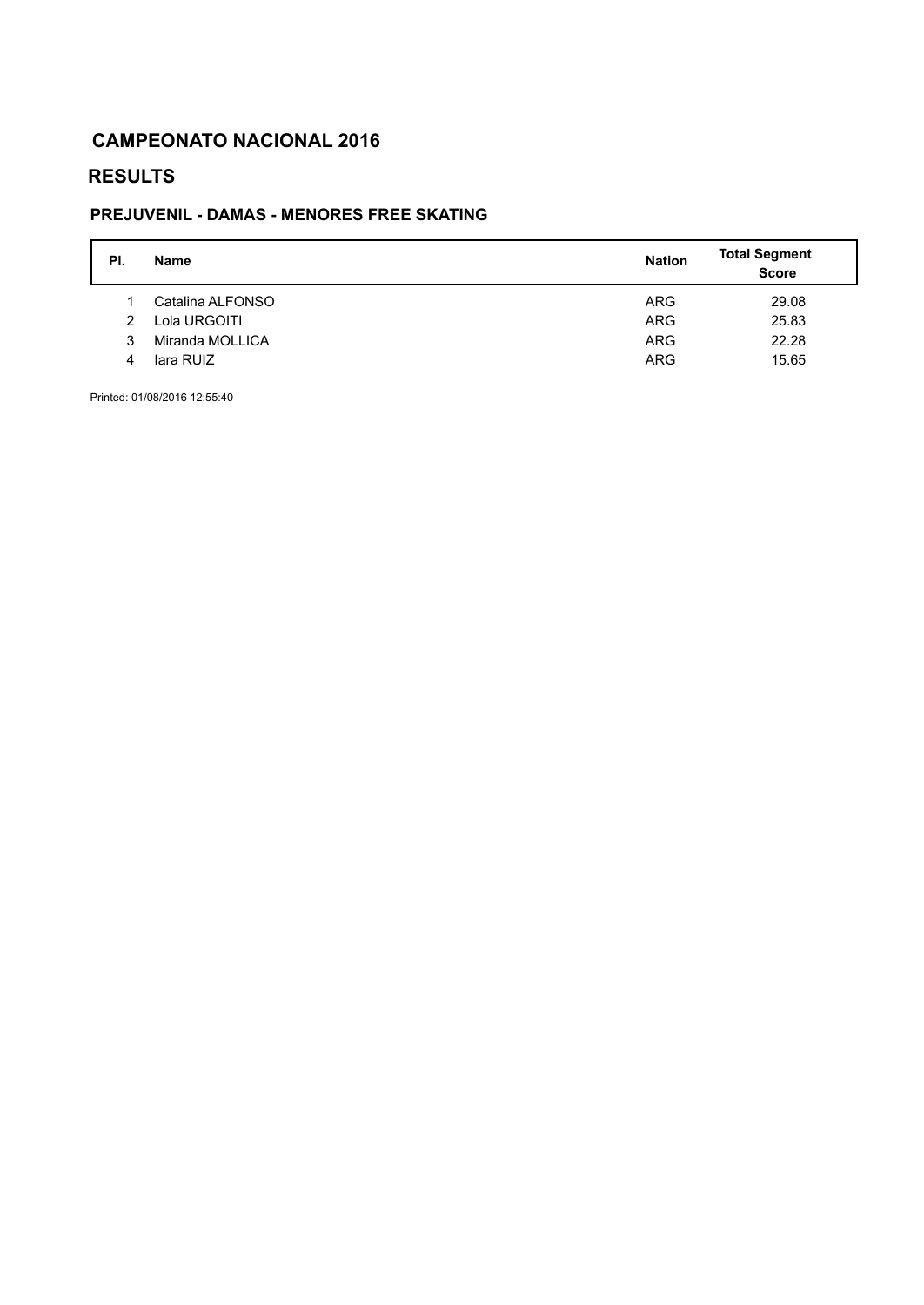#### **RESULTS**

#### **PREJUVENIL - DAMAS - CADETES 1 FREE SKATING**

| PI. | Name                        | <b>Nation</b> | <b>Total Segment</b><br><b>Score</b> |  |  |  |
|-----|-----------------------------|---------------|--------------------------------------|--|--|--|
|     | Sol Valeska CEBALLOS RIEBEL | <b>ARG</b>    | 21.12                                |  |  |  |
|     | Carla D'IGNAZZI             | <b>ARG</b>    | 18.26                                |  |  |  |

Printed: 01/08/2016 13:30:15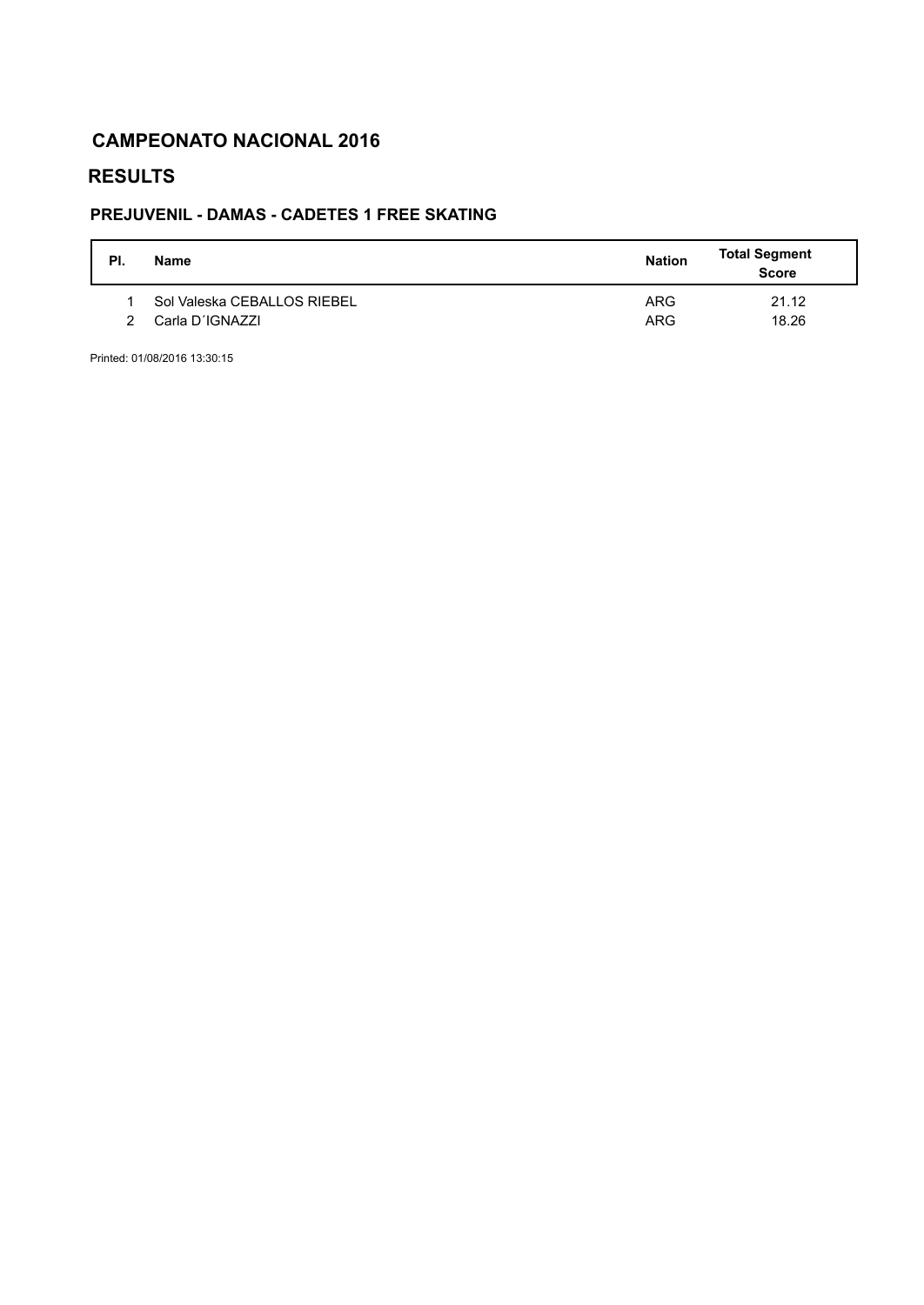#### **RESULTS**

#### **JUVENIL - DAMAS - MENORES AFTER SHORT PROGRAM**

| Pl. Name                            |                            | <b>Nation</b>            | Total<br><b>Score</b> | SP FS                      |
|-------------------------------------|----------------------------|--------------------------|-----------------------|----------------------------|
| Maria Paula PIERROT<br>2 Mora PACIN | <b>ACEPH</b><br><b>EPH</b> | <b>ARG</b><br><b>ARG</b> | 54,17 1 1<br>41.45 2  | $\overline{\phantom{0}}^2$ |

**Mr. Richard PEREZ USA**

Technical Controller

Printed: 01/08/2016 14:02:13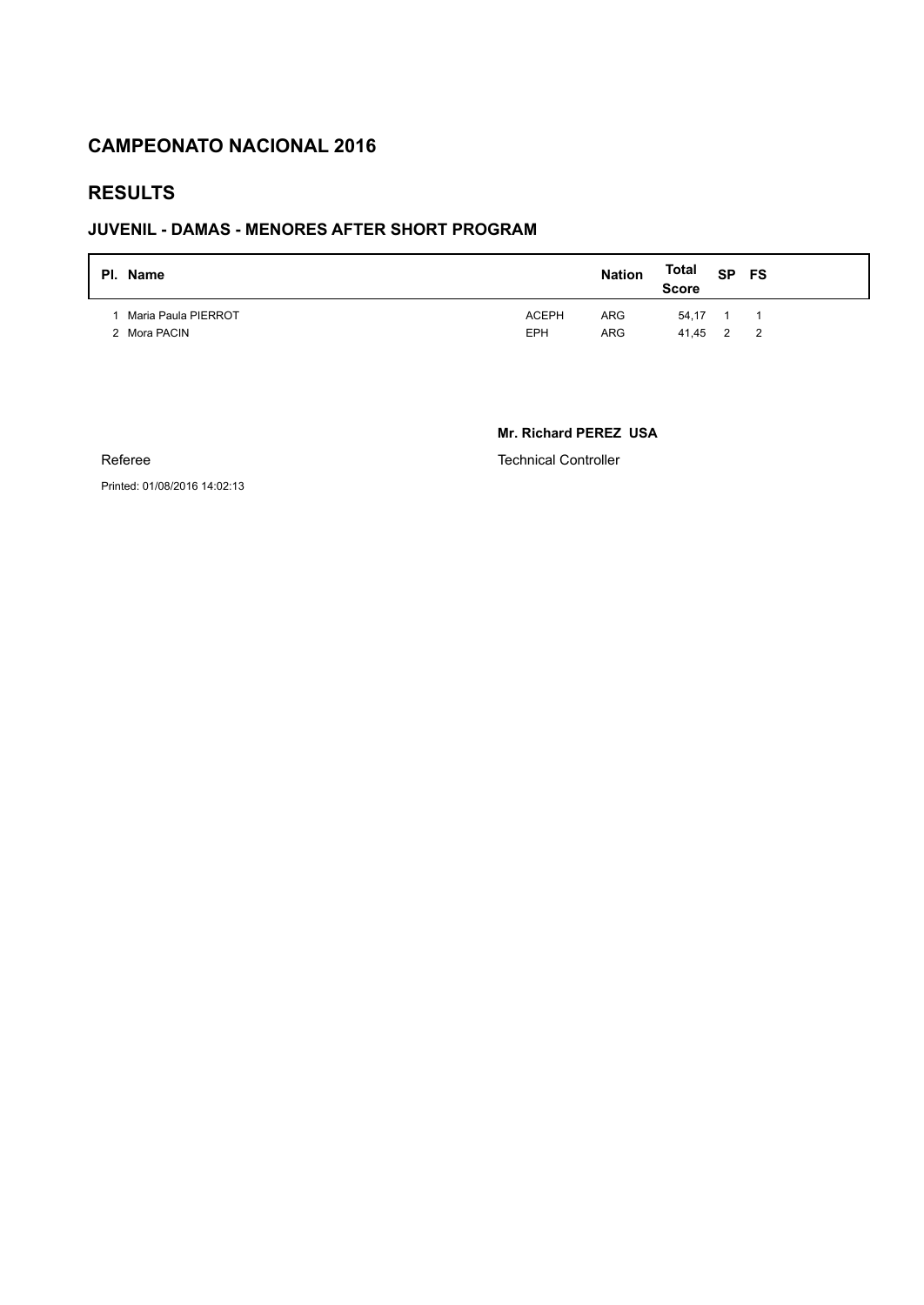#### **RESULTS**

#### **JUVENIL - DAMAS - CADETES 1 AFTER SHORT PROGRAM**

| PI. Name         |     | <b>Nation</b> | Total<br><b>Score</b> | SP FS                   |
|------------------|-----|---------------|-----------------------|-------------------------|
| Mikaela LAFUENTE | EPH | <b>ARG</b>    | 43,53 1               | $\overline{\mathbf{1}}$ |
| 2 Sofia MAYOCCHI | EPH | <b>ARG</b>    | 32,22 2               | $\overline{2}$          |

**Mr. Richard PEREZ USA**

Technical Controller

Printed: 01/08/2016 14:04:52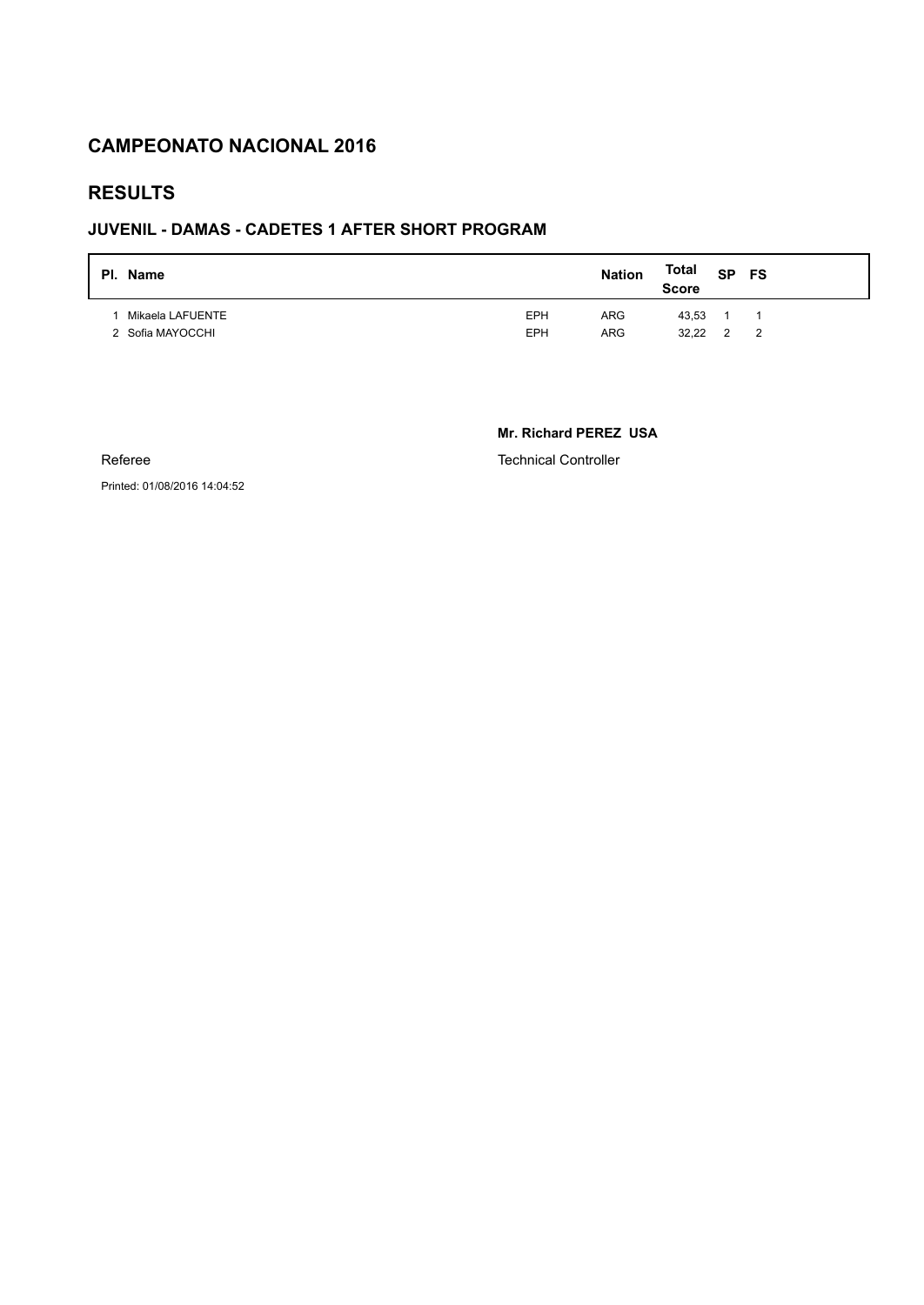# **RESULTS**

#### **INTERMEDIA - DAMAS - MENORES FINAL RESULT**

| PI. Name |                                              |                     | <b>Nation</b>            | Total<br><b>Score</b> | <b>SP</b>      | FS                         |
|----------|----------------------------------------------|---------------------|--------------------------|-----------------------|----------------|----------------------------|
|          | Sofia PATO<br>2 Milagros GONZALEZ GANDANGELO | <b>ANPAS</b><br>EPH | <b>ARG</b><br><b>ARG</b> | 44,47<br>39.09        | $\overline{2}$ | $\overline{\phantom{0}}^2$ |

#### **Mr. Douglas WILLIAMS USA**

Technical Controller

Printed: 01/08/2016 13:45:15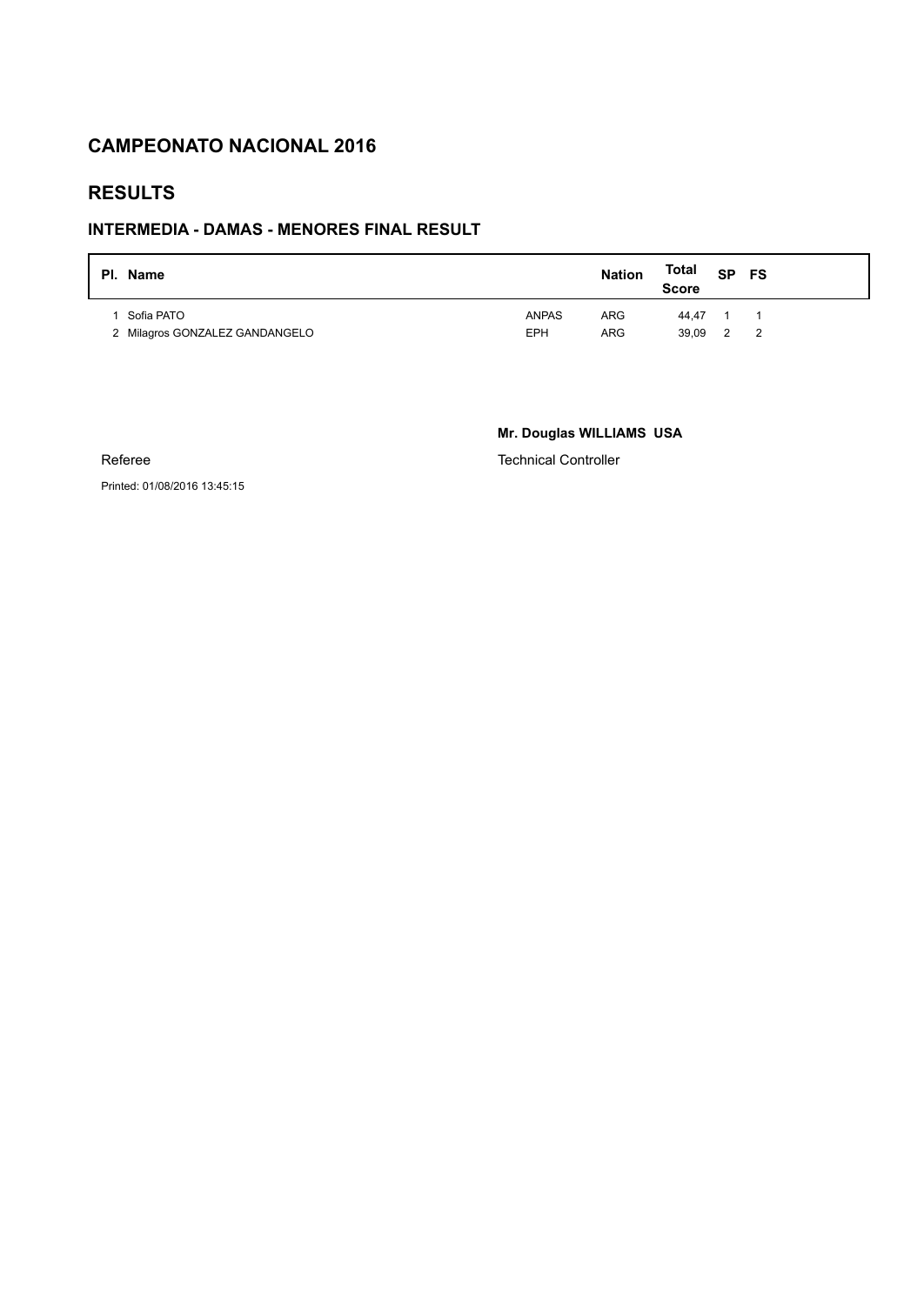### **RESULTS**

### **INTERMEDIA - DAMAS - CADETES 1 FINAL RESULT**

| Pl. Name             |              | <b>Nation</b> | <b>Total</b><br><b>Score</b> | <b>SP</b>      | FS             |
|----------------------|--------------|---------------|------------------------------|----------------|----------------|
| Virginia BUSTOS      | <b>EPH</b>   | <b>ARG</b>    | 52,91                        | $\overline{2}$ | - 2            |
| 2 Abril URSSINO      | <b>AREPH</b> | <b>ARG</b>    | 51,26                        | - 3            | $\overline{1}$ |
| 3 Cristina VLASOV    | <b>AREPH</b> | <b>ARG</b>    | 50,69                        |                | 3              |
| Amparo INI<br>4      | <b>AREPH</b> | <b>ARG</b>    | 46.27                        | 4              | 4              |
| Mariana MOLINS<br>5. | <b>EPH</b>   | <b>ARG</b>    | 44,65                        | 5              | 5              |

#### **Mr. Douglas WILLIAMS USA**

Technical Controller

Printed: 01/08/2016 14:56:27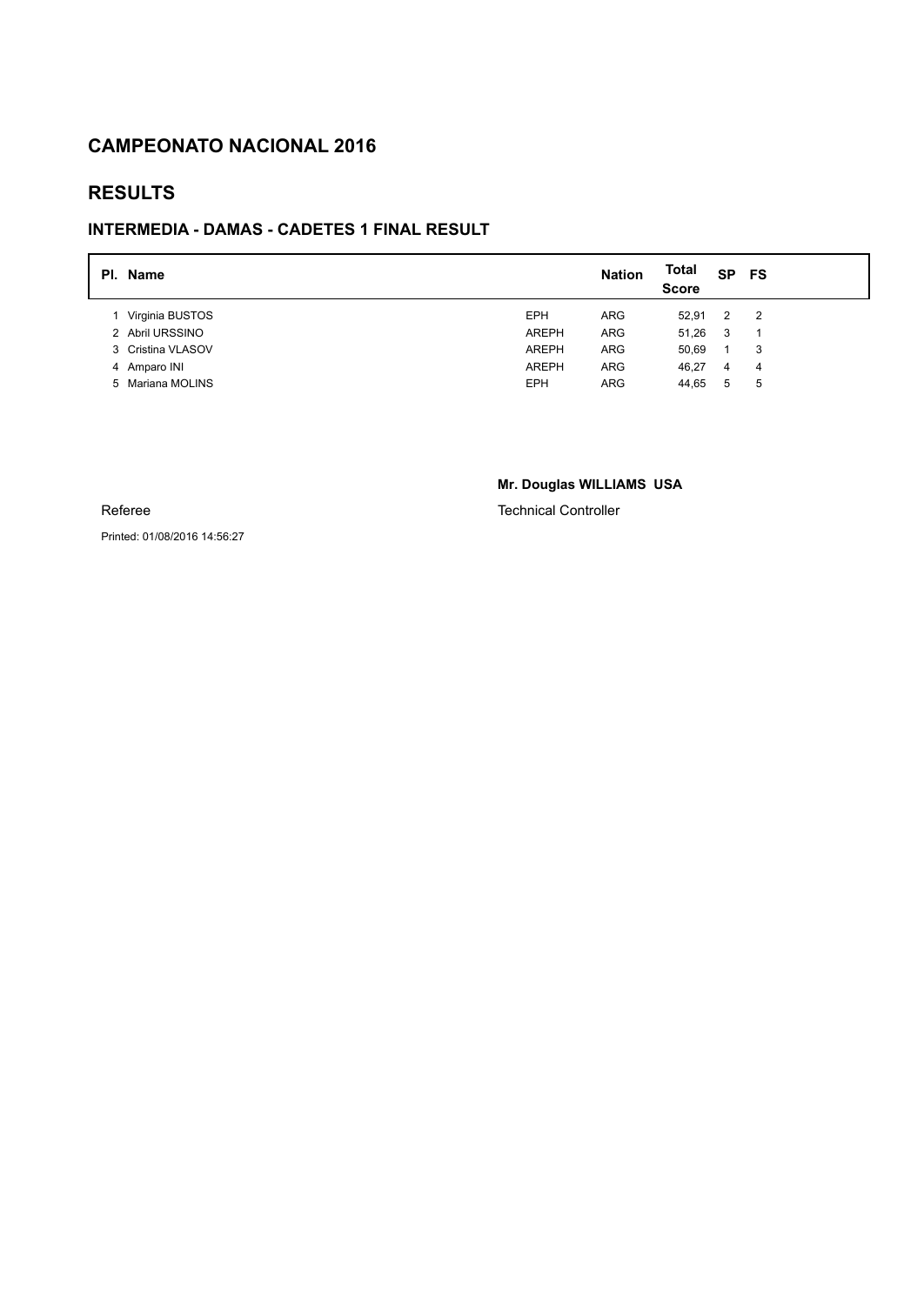# **RESULTS**

### **INTERMEDIA - DAMAS - CADETES 2 FINAL RESULT**

| PI. Name                                  |                              | <b>Nation</b> | Total<br><b>Score</b> | <b>SP</b> | FS                         |
|-------------------------------------------|------------------------------|---------------|-----------------------|-----------|----------------------------|
| Yelyzabeta OMELCHENKO<br>2 Micaela ROMERO | <b>AREPH</b><br><b>AREPH</b> | ARG<br>ARG    | 49,33 1 1<br>45.53 2  |           | $\overline{\phantom{0}}^2$ |

**Mr. Douglas WILLIAMS USA**

Technical Controller

Printed: 01/08/2016 14:51:58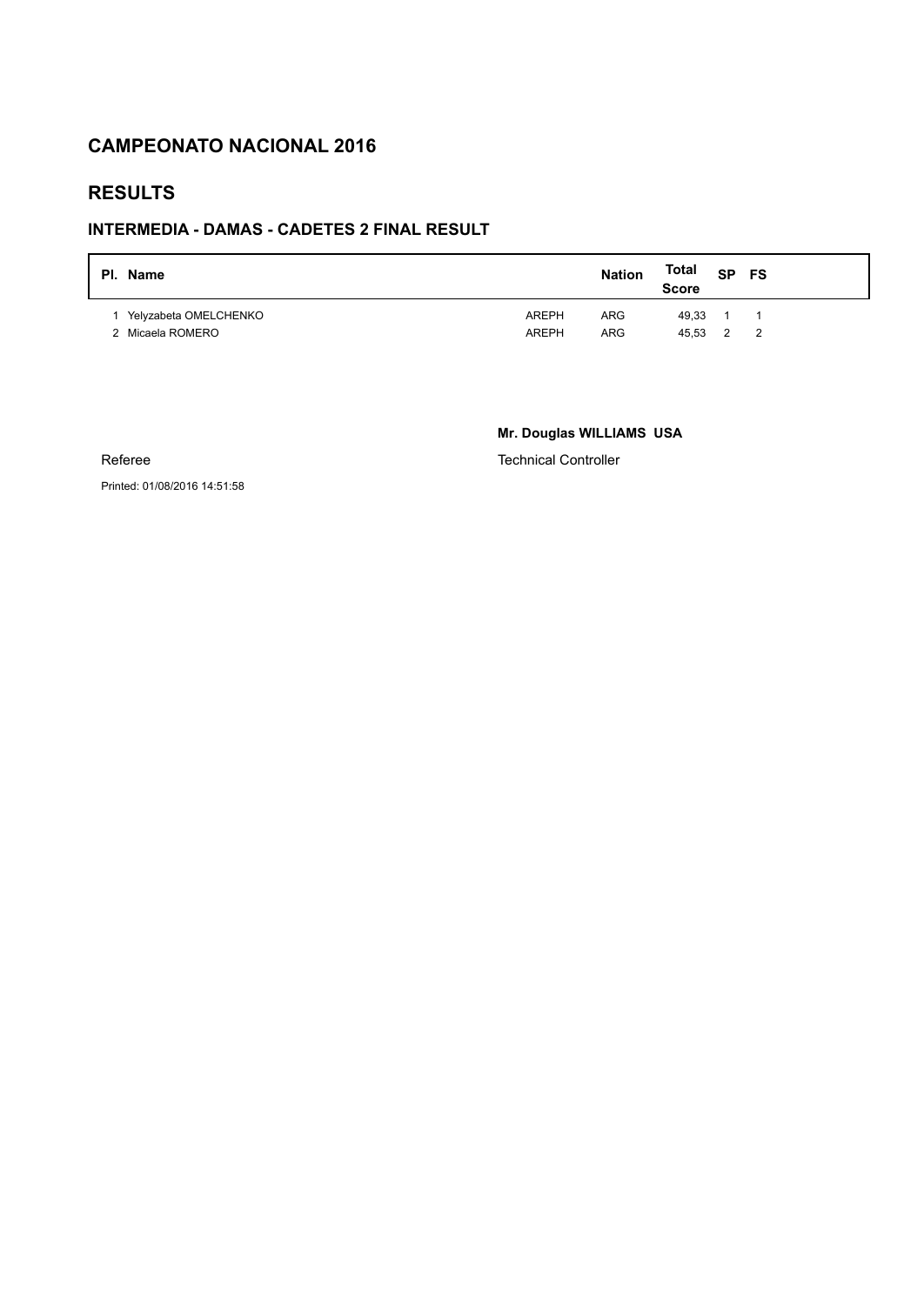# **RESULTS**

### **INTERMEDIA - CABALLEROS - MENORES FINAL RESULT**

| PI.<br>Name    |              | <b>Nation</b> | Total<br><b>Score</b> | SP | <b>FS</b> |
|----------------|--------------|---------------|-----------------------|----|-----------|
| Matias BARCELO | <b>AREPH</b> | <b>ARG</b>    | 59.40 1               |    |           |

Referee

**Mr. Douglas WILLIAMS USA**

Technical Controller

Printed: 01/08/2016 13:53:09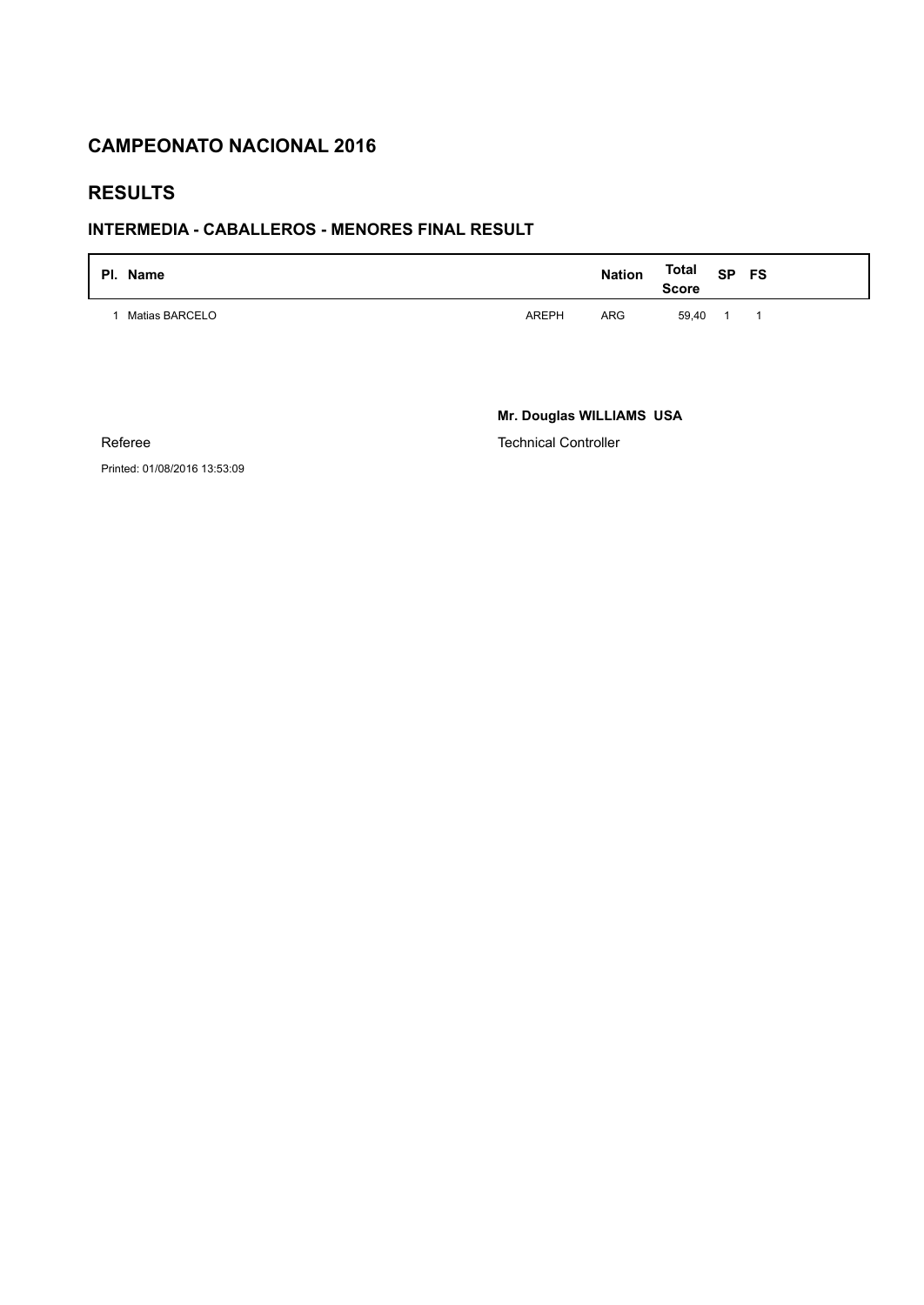## **RESULTS**

### **NOVICE - DAMAS - CADETES 1 FINAL RESULT**

| PI. Name         |              | <b>Nation</b> | Total<br>Score | <b>SP</b> | <b>FS</b> |
|------------------|--------------|---------------|----------------|-----------|-----------|
| Nicole MOTTCHOUK | <b>AREPH</b> | <b>ARG</b>    | 68,65          |           |           |

**Mr. Daniel DELFA ESP**

Technical Controller

Printed: 01/08/2016 15:17:23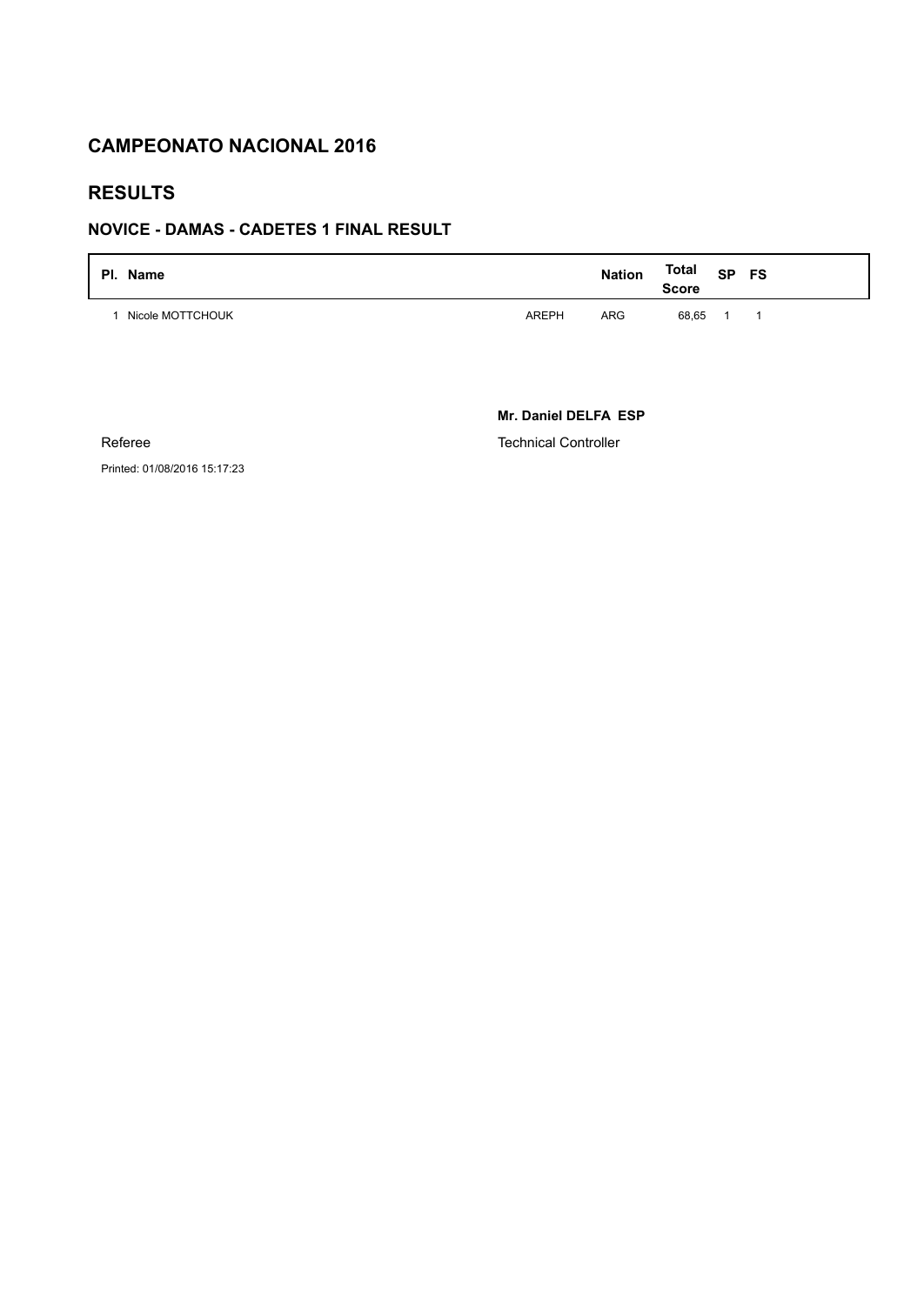## **RESULTS**

### **NOVICE - CABALLEROS - CADETES 1 FINAL RESULT**

| PI. Name       |              | <b>Nation</b> | Total<br>Score | <b>SP</b> | <b>FS</b> |
|----------------|--------------|---------------|----------------|-----------|-----------|
| Mauro CALCAGNO | <b>ACEPH</b> | <b>ARG</b>    | 106,03 1       |           |           |

Referee

**Mr. Daniel DELFA ESP**

Technical Controller

Printed: 01/08/2016 15:23:27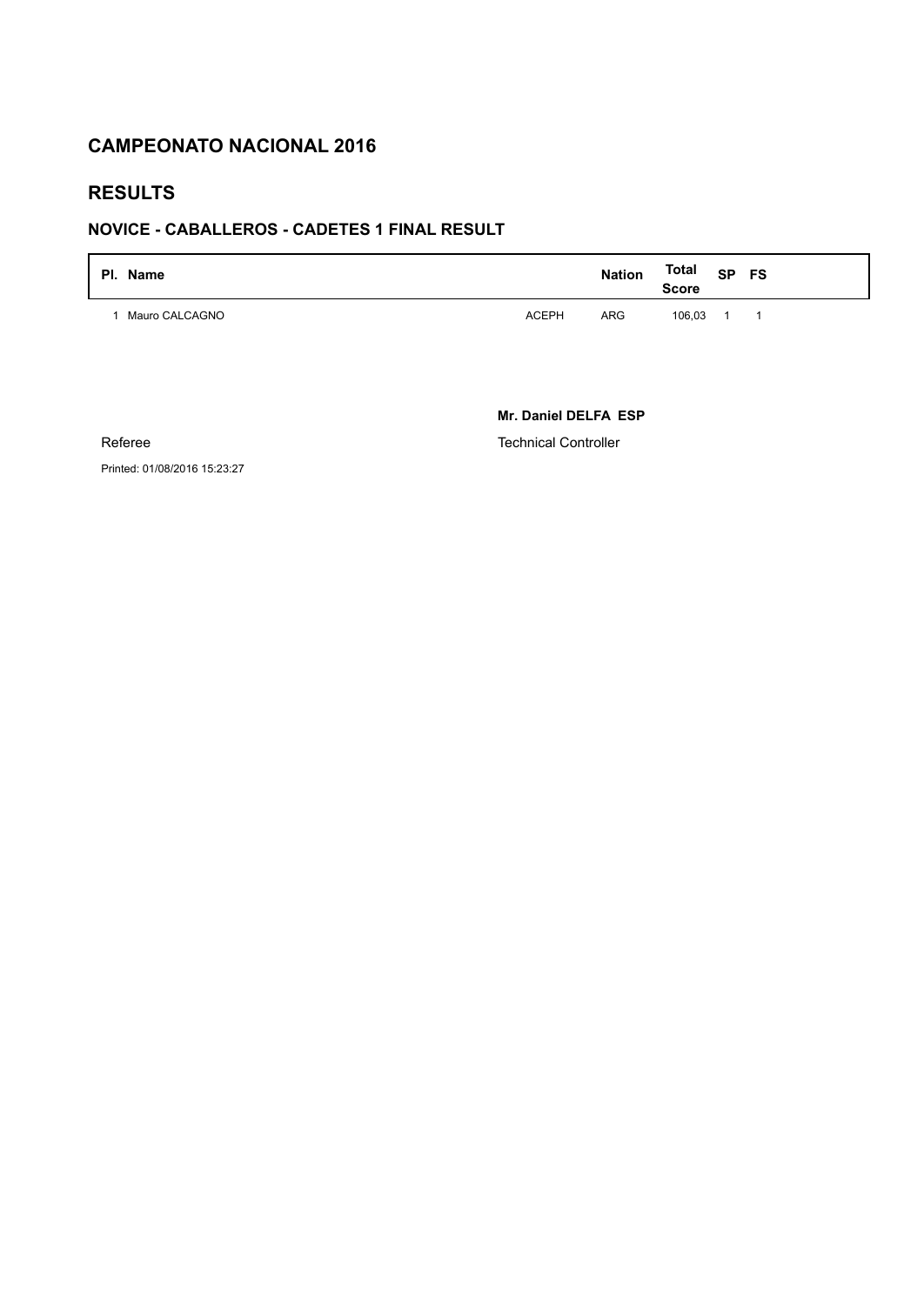#### **RESULTS**

#### **JUNIOR - DAMAS - CADETES 1 FINAL RESULT**

| PI. Name      |     | <b>Nation</b> | Total<br><b>Score</b> | <b>SP</b> | FS |
|---------------|-----|---------------|-----------------------|-----------|----|
| Florencia LIN | EPH | <b>ARG</b>    | 75.15                 |           |    |

**Mr. Richard PEREZ USA**

Technical Controller

Printed: 01/08/2016 15:44:54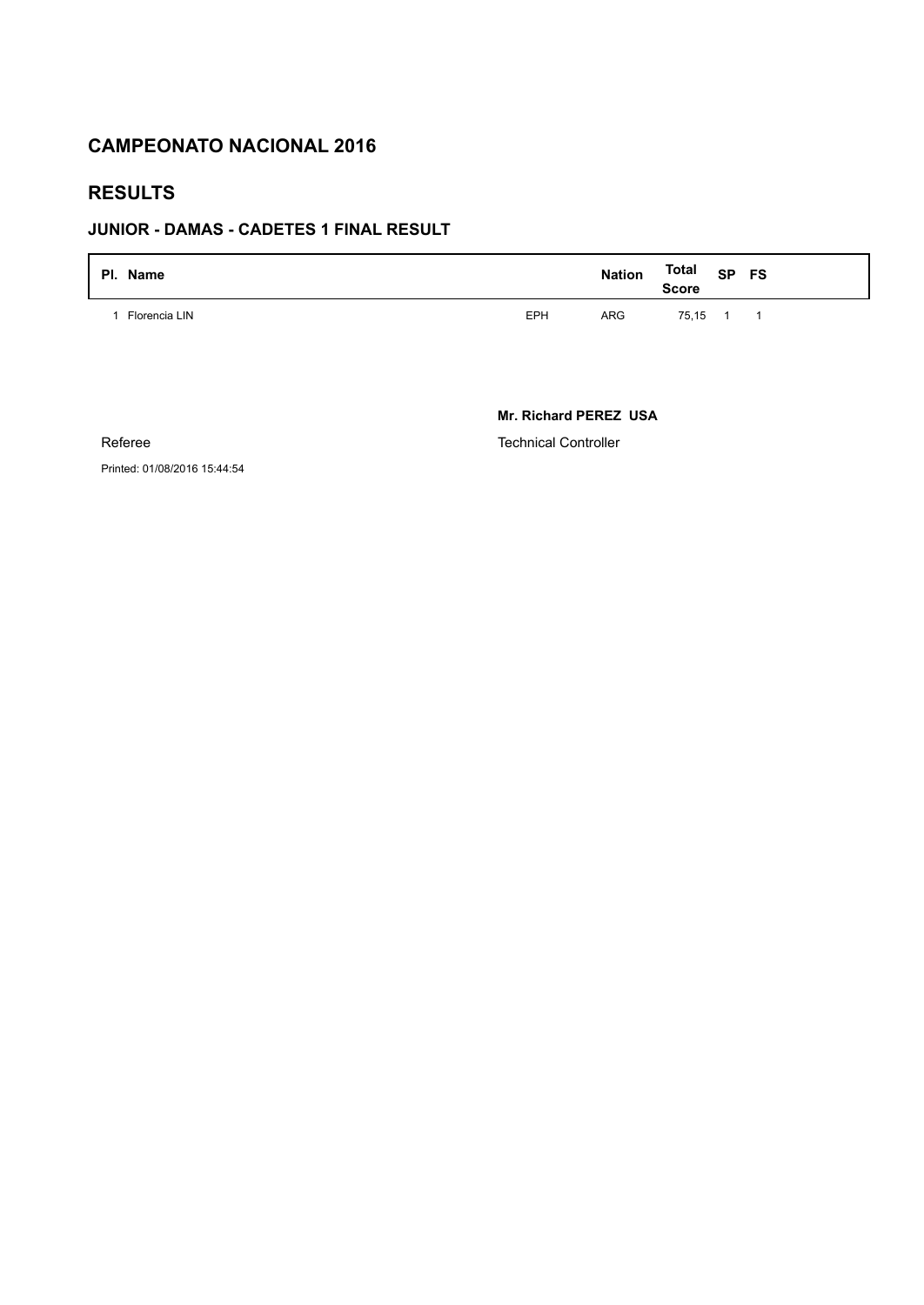## **RESULTS**

### **JUNIOR - DAMAS - CADETES 2 FINAL RESULT**

| PI. Name          |     | <b>Nation</b> | Total<br><b>Score</b> | <b>SP</b> | <b>FS</b> |
|-------------------|-----|---------------|-----------------------|-----------|-----------|
| Cecilia SCHINOCCA | EPH | <b>ARG</b>    | 62.67                 |           |           |

**Mr. Daniel DELFA ESP**

Technical Controller

Printed: 01/08/2016 15:41:25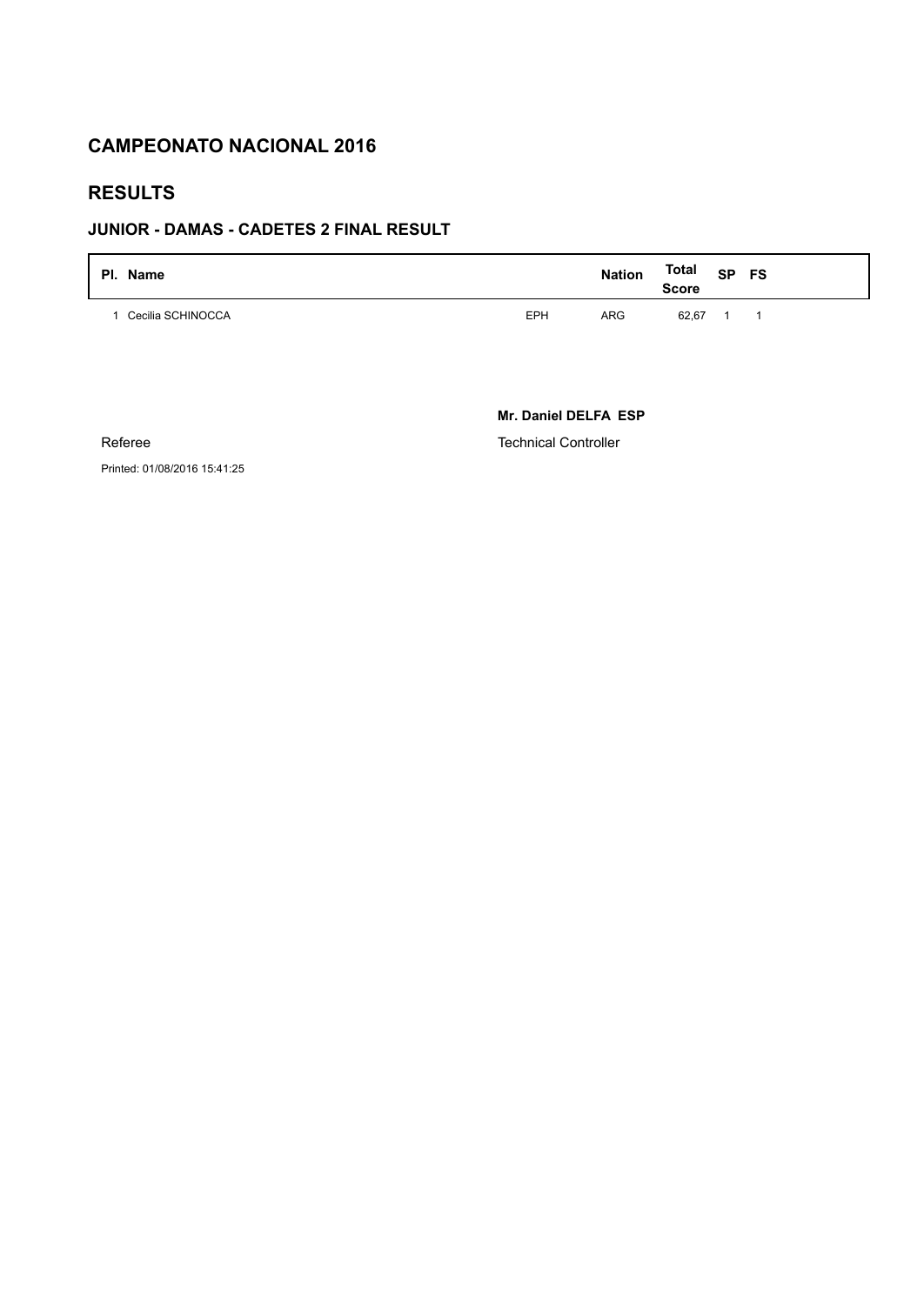#### **RESULTS**

#### **SENIOR - DAMAS - CADETES 1 FINAL RESULT**

| PI.<br>Name    |              | <b>Nation</b> | Total<br><b>Score</b> | <b>SP</b> | <b>FS</b> |
|----------------|--------------|---------------|-----------------------|-----------|-----------|
| Anhelina BOSKO | <b>AREPH</b> | <b>ARG</b>    | 77,55                 |           |           |

**Mr. Daniel DELFA ESP**

Technical Controller

Printed: 01/08/2016 15:52:14